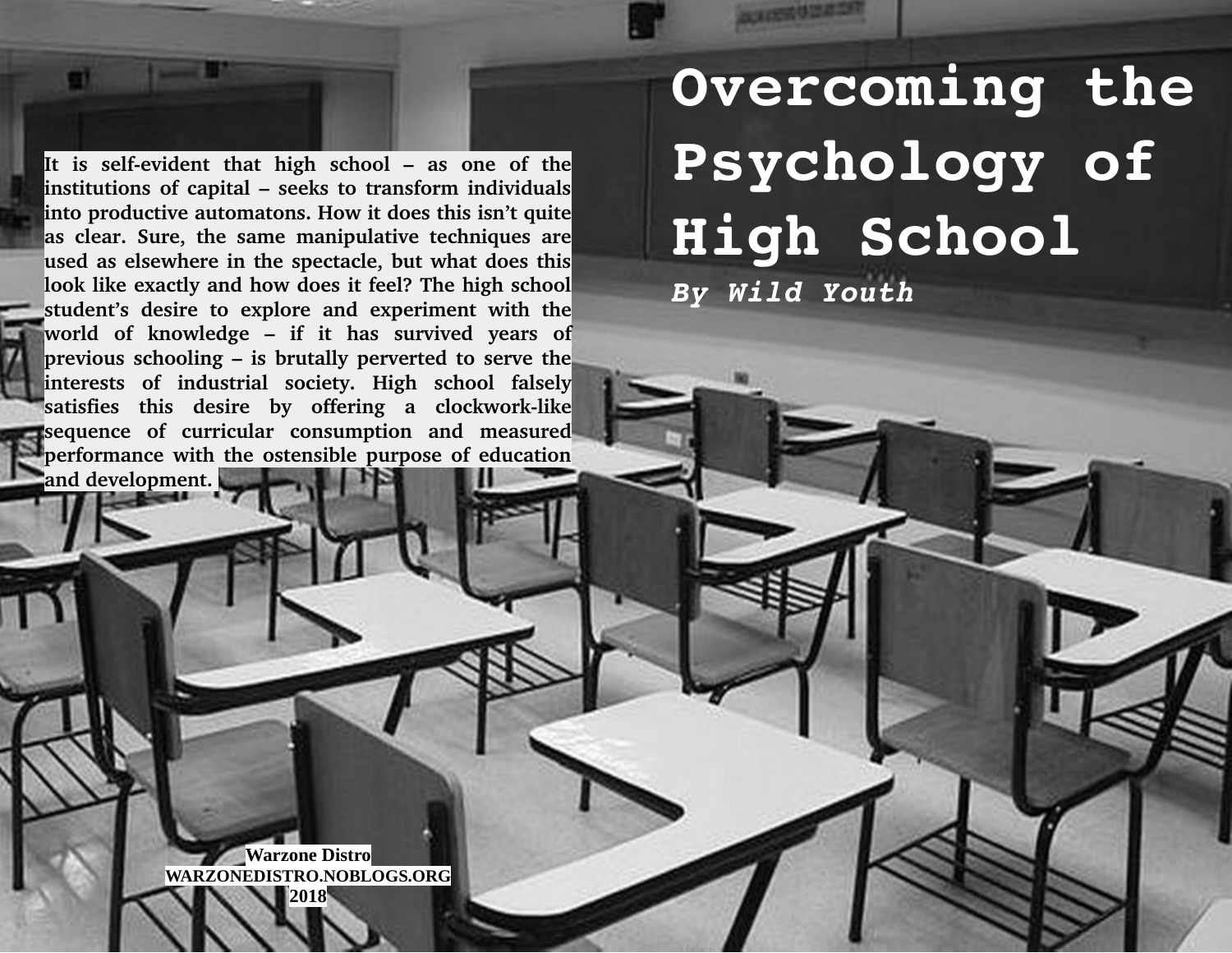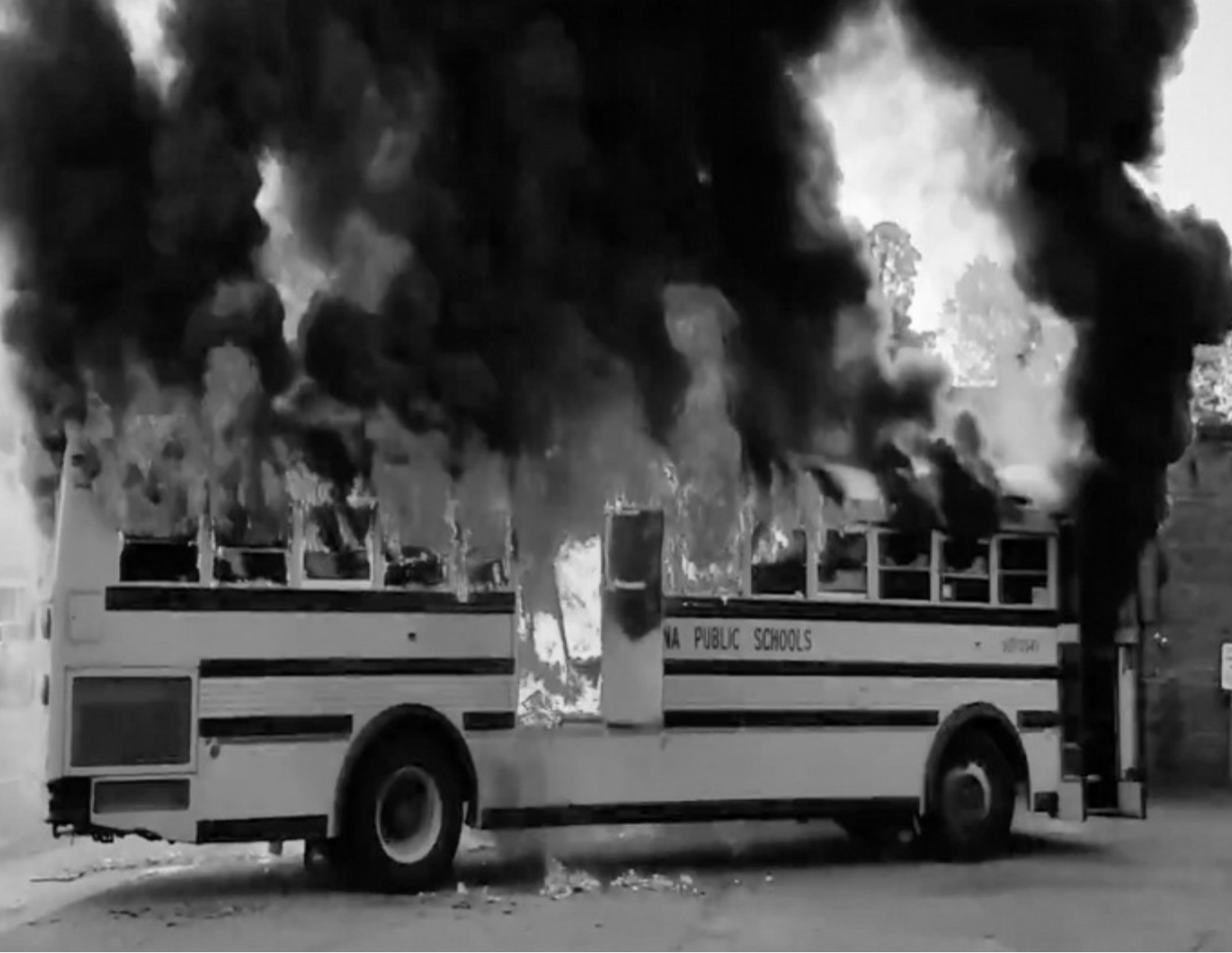*[1] I have focused on high school specifically instead of school generally not because there is any fundamental difference between elementary and secondary school, but because the methods of conditioning are intensified in the latter. It also helps that I currently find myself there.* 

[2] To be honest, the lack of a critique of school amongst so-called radicals *does not surprise me in the slightest. In fact, the number of social democrats masquerading as revolutionaries who either apologize for high school or blatantly support it are no small few. An even larger number of solid comrades unfortunately just fall short of really understanding the domination of high school. To be fair though, one must take into account that many revolutionaries were not revolutionary during their high school years and as a result any retroactive critique of school will struggle to really appreciate the magnitude of its oppression.* 

*[3] No matter how hard I look I can't find, for example, wage slavery and the extraction of surplus value occurring within high school, although the preparation is clearly taking place. Could one posit that we produce valuetoberealized every time we consume and regurgitate curricular thereby determining our future position in the capitalist mode of production?* 

*[4] Needless to say, the infinite desires of the high school student – just like the rest of humanity – outside of the realm of inquiry are also mutilated and* re-directed to serve the interests of capital. Our desire to play is replaced by *the consumption of economic pseudo-pleasures and so forth.* 

*[5] This scenario is all too real for me. I just recently lost a friend to the logic of high school who openly admitted that the pursuance of an alternative was simply too hard.* 

*[6] In many cases young people cross this divide and can simply not endure the pain of high school any longer. We need to show that while suicide may expedite survival the only way to life is through the joyous revolt of desire.* 

*[7] I draw a parallel between the pursuit of grades and the pursuit of value, as the former really is just one of civilization's many value systems. Any qualitative richness that may miraculously arise during high school is always subordinated to quantitative success.* 

*[8] While it may be true that the activity of high school students during school actually is identical in that they have a limited number of curricula to consume, the subjective responses are plethoric despite this standardization.* 

*[9] I'm rather uncomfortable using the term education due to its prevailing connotations. Though there exist several dictionary definitions for education that do not imply an externally directed formal process.* 

[1] Every high-school student and anyone who has ever attended high school is intimately familiar with the psychology of high school. In point of fact, the psychology of high school is the pathology of commoditysociety and thus it is not enough to say that everyone is well acquainted with the psycho-malaise of high school, but rather this institutional psychomalaise is *the psychology of individuals themselves*. Of course this should come as no surprise considering that the principal function of school is widely accepted – amongst revolutionaries at least – as being the reproduction of the social relations of capital. What is surprising is the dearth of rigorous, specific and revolutionary critiques of high school [2]. Apart from Ivan Illich's seminal polemic *Deschooling Society*, little attention has been paid to the elaborate workings of school. It is totally inadequate for our critique of high school to be a mere appendage on a position paper consisting of a few anti-authoritarian platitudes (we oppose authority so we naturally reject conventional schooling). The many deleterious facets of high school must be analysed in full and their instrumental role in capital's domestication of humanity elucidated.

Because high school acts as capital's incubator, some of the dominations and contradictions inherent in capital naturally appear in an analogous form within high school, while some couldn't be said to appear at all [3]. But those that do manifest do so in a way endemic to high school and thus should be treated specifically. I hope to briefly illuminate those that I have come to recognise and which collectively constitute the psychology of high school as personally experienced. I also hope to open up discourse on the subject and stimulate further critical analysis of high school by high school students themselves. We can only overcome the psychology of high school if we understand its processes and how we have been conditioned thus far.

#### **The Perversion of Desire**

It is self-evident that high school – as one of the institutions of capital – seeks to transform individuals into productive automatons. How it does this isn't quite as clear. Sure, the same manipulative techniques are used as elsewhere in the spectacle, but what does this look like exactly and how does it feel? The high school student's desire to explore and experiment with the world of knowledge – if it has survived years of previous schooling – is brutally perverted to serve the interests of industrial society [4]. High school falsely satisfies this desire by offering a clockworklike sequence of curricular consumption and measured performance with the ostensible purpose of education and development. In the face of this overwhelming normality, the high school student abandons all dreams of passionate inquiry, creative trial and error and